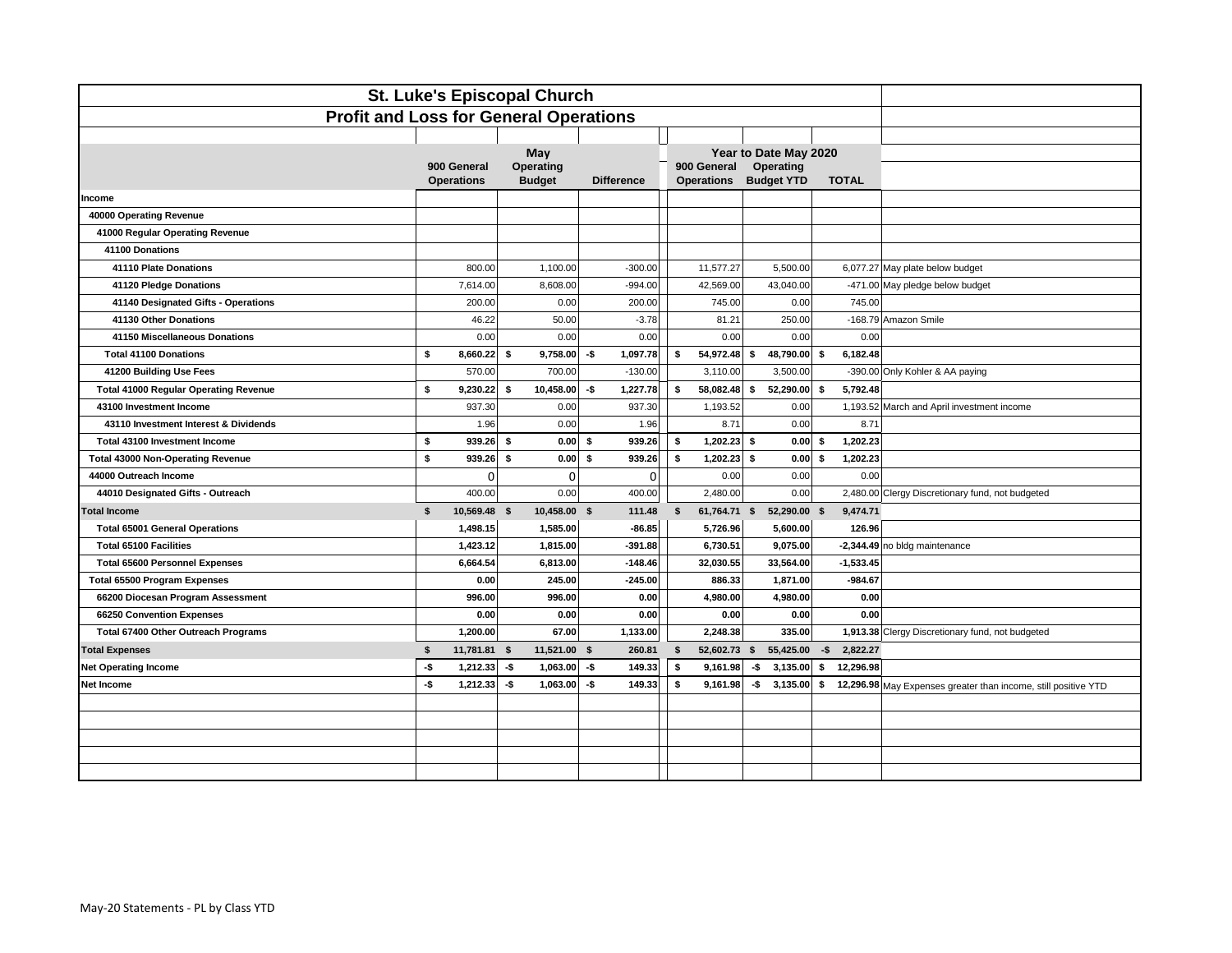| St. Luke's Episcopal Church            |                                     |                |                      |                                                                      |                 |                 |                  |  |
|----------------------------------------|-------------------------------------|----------------|----------------------|----------------------------------------------------------------------|-----------------|-----------------|------------------|--|
|                                        |                                     |                | <b>Balance Sheet</b> |                                                                      |                 |                 |                  |  |
| As of May 31, 2020                     |                                     |                |                      |                                                                      |                 |                 |                  |  |
|                                        |                                     | <b>Total</b>   | <b>Total</b>         |                                                                      |                 |                 |                  |  |
| <b>ASSETS</b>                          | As of May 31, As of Dec 31,<br>2020 | 2019 (PP)      | Change               | As of May 31, As of Dec 31,<br>2020<br><b>LIABILITIES AND EQUITY</b> |                 | 2019 (PP)       | Change           |  |
| <b>Current Assets</b>                  |                                     |                |                      | Liabilities                                                          |                 |                 |                  |  |
| <b>Bank Accounts</b>                   |                                     |                |                      | <b>Current Liabilities</b>                                           |                 |                 |                  |  |
| 10001 U.S. National Bank               | $\Omega$                            | $\mathbf 0$    |                      | $\overline{0}$<br><b>Accounts Payable</b>                            |                 |                 |                  |  |
| 10002 US Bank - Springwater            | $\mathbf 0$                         | $\mathbf 0$    |                      | $\overline{0}$<br>20000 Accounts Payable                             |                 |                 |                  |  |
| 10003 Petty Cash                       | 200                                 | 200            |                      | $\mathbf 0$<br><b>Total Accounts Payable</b>                         |                 |                 |                  |  |
| 10004 Clergy Discretionary Checking    | 1,283                               | 716            | 567                  | <b>Credit Cards</b>                                                  |                 |                 |                  |  |
| 10010 OnPoint Checking                 | 40,244                              | 37,572         | 2,672                | U S Bank Visa                                                        |                 |                 |                  |  |
| 10015 On Point Business Savings        | 5                                   | 5              |                      | $\mathbf 0$<br><b>Total Credit Cards</b>                             |                 |                 |                  |  |
| <b>Total Bank Accounts</b>             | 41,731                              | 38,493         | 3,238<br>\$          |                                                                      |                 |                 |                  |  |
| <b>Accounts Receivable</b>             |                                     |                |                      |                                                                      |                 |                 |                  |  |
| 11000 Accounts Receivable              | $\Omega$                            | 0              |                      | $\overline{0}$                                                       |                 |                 |                  |  |
| <b>Total Accounts Receivable</b>       | $\mathbf{o}$                        | $\mathbf{0}$   | \$                   |                                                                      |                 |                 |                  |  |
| <b>Other Current Assets</b>            |                                     |                |                      | <b>Other Current Liabilities</b>                                     |                 |                 |                  |  |
| 10500 Investment Accounts              | $\Omega$                            | $\mathbf 0$    |                      | $\overline{0}$<br>24100 Accrued Leave and Payroll                    |                 |                 |                  |  |
| 10510 Malcolm Fund - Cash              |                                     | $\overline{4}$ |                      | $\Omega$<br>24300 Pass-Thru Donations                                | 104.97          | 59.97           | 45               |  |
| 10520 Malcolm Fund - Long Term         | 3                                   | $\sqrt{3}$     |                      | $\mathbf 0$<br>25400 Other Current Liabilities                       |                 |                 |                  |  |
| 10530 REM Investment Fund              | 3                                   | $\mathbf{3}$   |                      | $\mathbf 0$<br>25410 Unredemeed Groupons                             |                 |                 |                  |  |
| 10540 Rene' Bozarth Memorial Endow.    | $\mathbf 0$                         | $\mathbf 0$    |                      | $\mathbf 0$<br><b>Total 25400 Other Current Liabilities</b>          |                 |                 |                  |  |
| <b>Total 10500 Investment Accounts</b> | $\overline{9}$                      | 9              | \$                   | <b>Total Other Current Liabilities</b>                               | \$<br>$105$ \$  | 60              | $\sqrt{2}$<br>45 |  |
| 11520 Diocese Acct Malcolm STIF        | 10,707                              | 10,200         | 507                  | <b>Total Current Liabilities</b>                                     | \$<br>105       | \$<br>60        | 45<br>\$         |  |
| 11530 Diocese Acct REM Rector Ed STIF  | 13,443                              | 12,806         | 637                  |                                                                      |                 |                 |                  |  |
| 11540 Diocese Bozarth Labryinth STIF   | 2,202                               | 797            | 1,404                |                                                                      |                 |                 |                  |  |
| 13000 Prepaid Expenses                 | $\Omega$                            | $\overline{0}$ |                      | $\overline{0}$<br><b>Long-Term Liabilities</b>                       |                 |                 |                  |  |
| 17520 Diocese Malcolm DIF              | 40,000                              | 40,000         |                      | 0<br>27200 Other Liabilities                                         |                 |                 |                  |  |
| 17530 Diocese Acct REM Rector Ed DIF   | 92,000                              | 92,000         |                      | $\overline{0}$<br><b>Property Fund Balance</b>                       |                 |                 |                  |  |
| 17540 Diocese Bozarth Labryinth DIF    | 25,000                              | 25,000         |                      | 0 <br><b>Total Long-Term Liabilities</b>                             | \$              | \$              | \$               |  |
| <b>Undeposited Funds</b>               | $\Omega$                            | $\mathbf 0$    |                      | <b>Total Liabilities</b><br>$\Omega$                                 | \$<br>105       | s.<br>60        | \$<br>45         |  |
| <b>Total Other Current Assets</b>      | 183,361                             | 180,812        | 2,549<br>- \$        |                                                                      |                 |                 |                  |  |
| <b>Total Current Assets</b>            | 225,092                             | 219,305        | 5.787<br>- \$        |                                                                      |                 |                 |                  |  |
| <b>Fixed Assets</b>                    |                                     |                |                      |                                                                      |                 |                 |                  |  |
| 15700 Improvements - Land              | 16,500.00                           | 16,500.00      |                      | $\circ$                                                              |                 |                 |                  |  |
| 17100 Accum Depr - Land Improvements   | $-458.00$                           | $-458.00$      |                      | $\overline{0}$<br><b>Equity</b>                                      |                 |                 |                  |  |
| <b>Building / Improvements</b>         | 832,241.74                          | 832,241.74     |                      | 0 <br>3000 Opening Bal Equity                                        | 0.00            | 0.00            |                  |  |
| <b>Building Contents</b>               | 139,706.00                          | 139,706.00     |                      | $\overline{0}$<br>3200 Perm. Restricted Net Assets                   | 25,000.00       | 25,000.00       |                  |  |
| Columbarium                            | 16,810.04                           | 8,490.04       | 8,320                | 3300 Temp Restricted Net Assets                                      | 120,174.48      | 120,174.48      |                  |  |
| <b>Furniture &amp; Equipment</b>       | 2,180.00                            | 2,180.00       |                      | 0 <br>3900 Unrestricted Net Assets                                   | 84,740.64       | 84,740.64       |                  |  |
| Labyrinth                              | 58,428.24                           | 58,428.24      |                      | $\overline{0}$<br>3910 Unrestricted Assets - Buildings & Land        | 1,169,417.98    | 1,169,417.98    |                  |  |
| Land                                   | 123,000.00                          | 123,000.00     |                      | 0 <br>Net Income                                                     | 14,061.98       |                 | 14,062           |  |
| <b>Total Fixed Assets</b>              | 1,188,408                           | 1,180,088      | \$<br>8,320          | <b>Total Equity</b>                                                  | 1,413,395<br>\$ | 1,399,333<br>\$ | \$<br>14,062     |  |
| <b>TOTAL ASSETS</b>                    | 1,413,500                           | 1,399,393      | 14,107<br>-\$        | TOTAL LIABILITIES AND EQUITY                                         | 1,413,500<br>\$ | 1,399,393<br>\$ | 14,107<br>\$     |  |
|                                        |                                     |                |                      |                                                                      |                 |                 |                  |  |